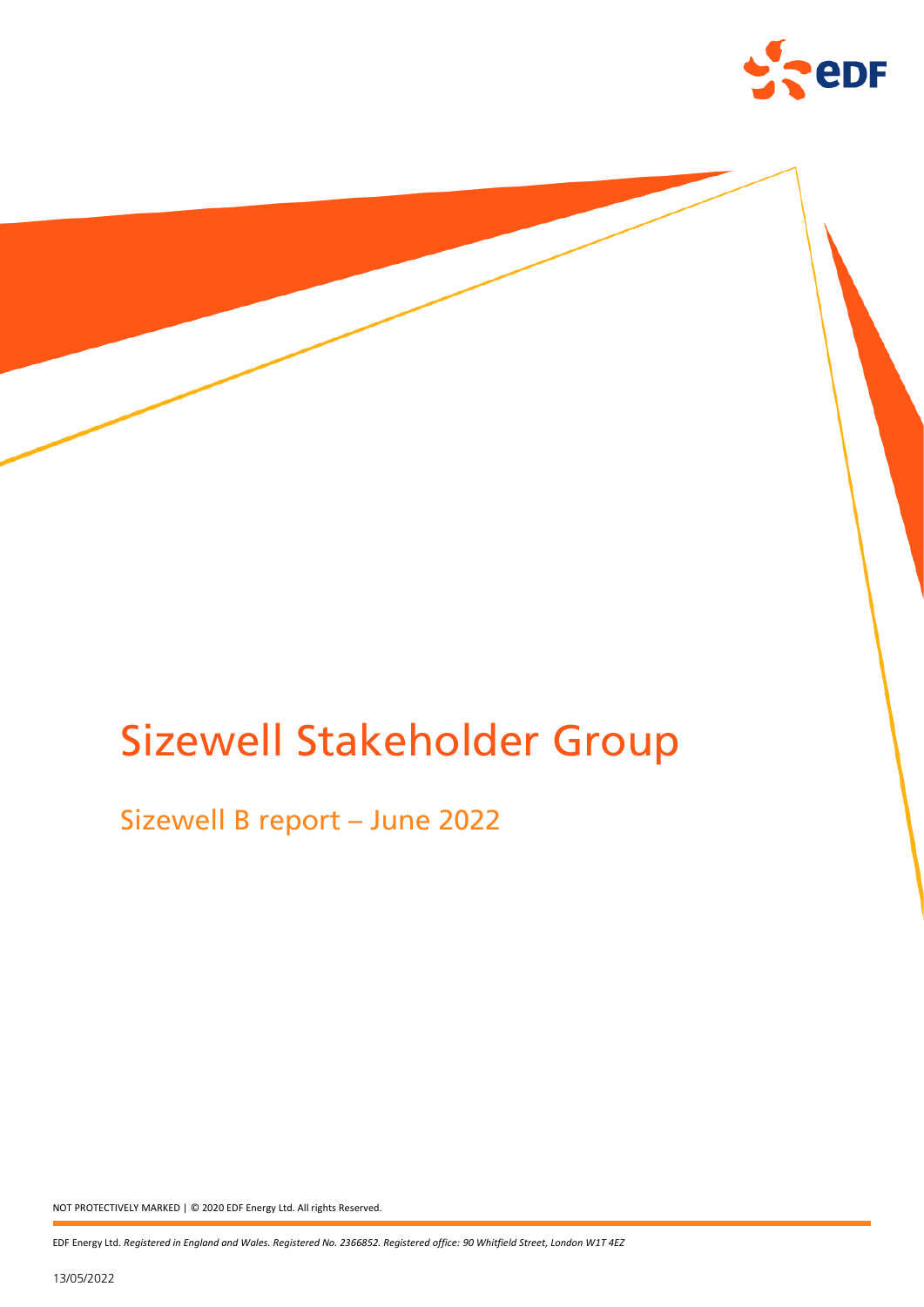

# Sizewell B report – June 2022

# **1. Safety performance and staffing**

# **Station Safety Performance**

We measure our safety performance against top tier indicators, including nuclear reportable events, environmental events, and staff and contract partner recordable injuries.

During the period of the report there have been:

- No recordable injury
- No nuclear reportable incidents
- No environmental incidents

# **Staffing at Sizewell B**

We currently have **534** EDF staff this includes **13** Apprentices, **2** Industrial placements, **5** Technical Trainees, and **10** Visitor Centre staff and 250 year round contracting partner's.

#### **2. Operations**

#### **Sizewell B performance**

The reactor automatically shut down safely on Monday 18th April after an instrumentation fault. The station has a range of electronic instruments which monitor the plant to ensure it operates within safe parameters (e.g. temperatures, pressures, flows etc.). If a fault occurs in these instruments they will fail safe and in some cases will cause the plant to shut down. That is what happened in this case. At no time was there any risk to the plant, personnel or the public.

Following investigation, all identified faults have now been successfully resolved, repaired and the system declared operable. The reactor and Turbine 2 at the power station were synchronised to the national grid at 05:36hrs on Friday 22nd April and Turbine 1 was brought back on line the following day, returning the station to generating at full capacity.

# **3. Sizewell B and community news**

#### **Sizewell B starts review to extend operation by 20 years**

EDF is looking at extending the operational life of Sizewell B power station by at least 20 years, from 2035 to 2055. This will protect jobs and importantly the UK energy security as the site provides 3% of the nation's electricity demand.

As a low carbon electricity generator, Sizewell B's long-term operation will be key in supporting the UK's 'Net Zero' climate change ambition. By 2028 Sizewell B will be the only operating nuclear power station from the existing fleet. Together Sizewell B, Sizewell C and Hinkley Point C could deliver reliable low carbon power for more than 15million homes and enable the growth of the UK renewables sector.

A final decision will be made by EDF in 2024, which would then be followed by the required capital investment in the plant, safety enhancements and obtaining the necessary approvals.

NOT PROTECTIVELY MARKED | © 2020 EDF Energy Ltd. All rights Reserved.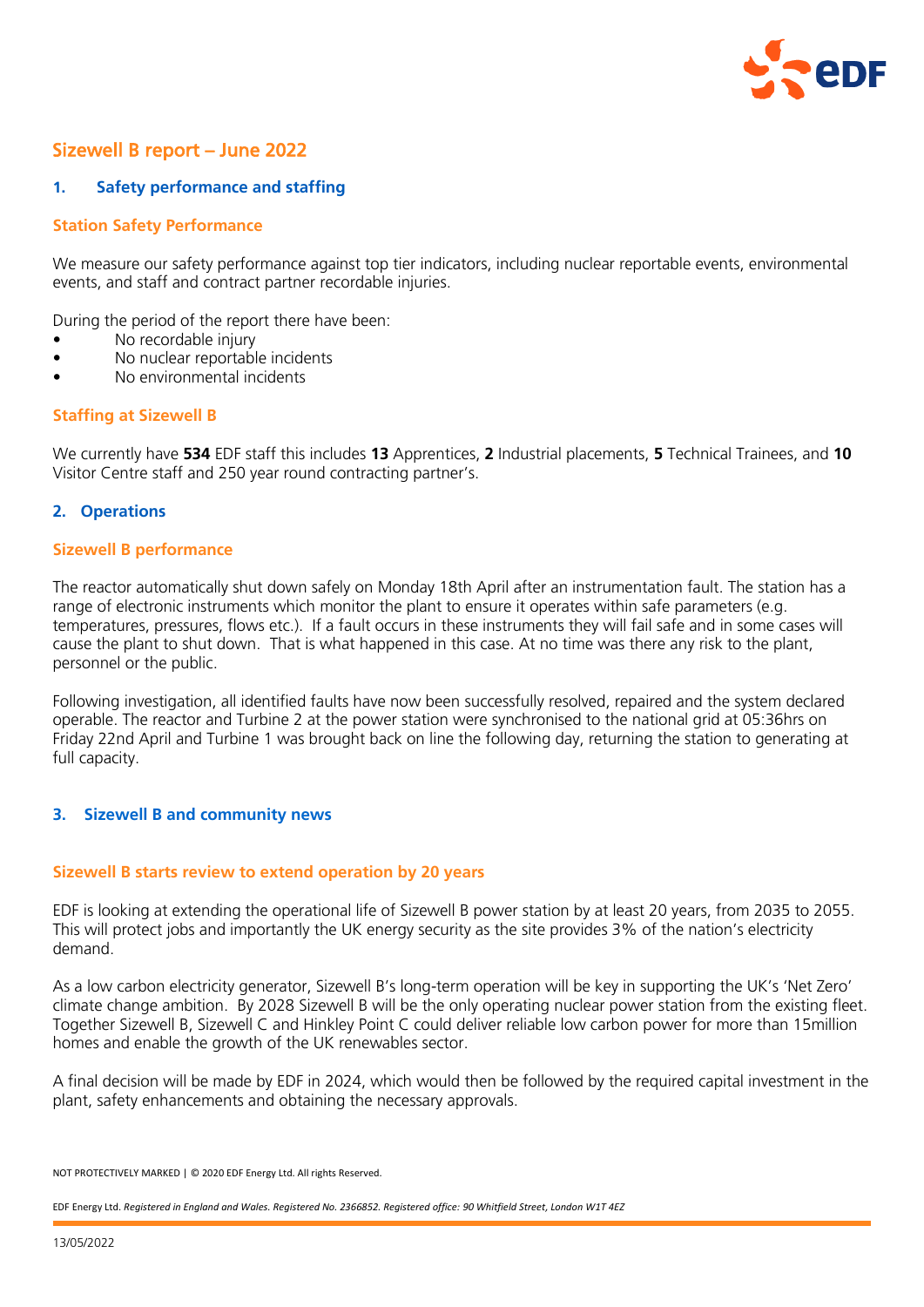

This is the start of a robust process which will involve key partners including Westinghouse, Jacobs, GE and Framatome, some were involved at the start of the station's operation.

Sizewell B will engage with industry regulators the Office for Nuclear Regulation and the Environment Agency throughout the process. Equipment will be systematically checked and the station and partners will identify the areas where investment will be required to maintain safe and reliable generation, should the decision be taken to extend the station's life to 2055.

#### **Dry Fuel Storage at Sizewell B update**

During the final stage of processing one of the fuel storage casks, an anomaly was identified in the form of a pin hole in the cladding of a single fuel pin. This was detected through sample analysis of the Helium gas that is used to cool the fuel inside the cask which is part of the normal monitoring process. This is not an uncommon issue for dry fuel store users around the world.

The fuel remains safely contained inside the sealed fuel storage cask which remains inside the fuel pond building on site and meets all station and regulatory requirements for storage.

Our fuel experts continue to develop the optimum solution for processing this cask. The cask will only be moved to the Dry Fuel Store if it meets stringent safety case requirements for storage.

Our independent regulator, the Office for Nuclear Regulation (ONR) and the Environment Agency are being kept updated.

# **Relocated Facilities at Sizewell B**

Excavation of the relocated facilities site is continuing to progress with breakout of the old reservoir walls and infill reaching completion. Top soil deposition to EDF land north of the Sizewell B site for use as part of the Sizewell C project continues alongside this. The works are being carried out by Imtech and numbers remain at approx. 10 people on site.

Negotiations for utilisation of land within Sizewell A in preference to Pill Box Field, are progressing well.

# **Easter fun at the Sizewell visitor centre**

During the Easter holidays over 60 children along with enthusiastic adults came along to join in with science activities.

Special Easter themed workshops mixed learning about clean electricity generation and splitting the atom with cracking clues to find Easter eggs around the exhibition centre.

Since reopening the Visitor Centre in early 2022 following the pandemic, the station guides have engaged with over 3,000 people, including schools and community groups through both outreach events and 780 of those have taken part in the power station tour.

The Visitor Centre continues to be a popular choice with local schools and colleges to enhance the school curriculum and is currently fully booked until the end of this academic year.

The Sizewell visitor centre is open to the public from 9am to 4.30pm Monday – Friday. To arrange a tour of the power station email Sizewellbtours@edf-energy.com

# **Communities benefit from Sizewell B Sponsorship fund**

NOT PROTECTIVELY MARKED | © 2020 EDF Energy Ltd. All rights Reserved.